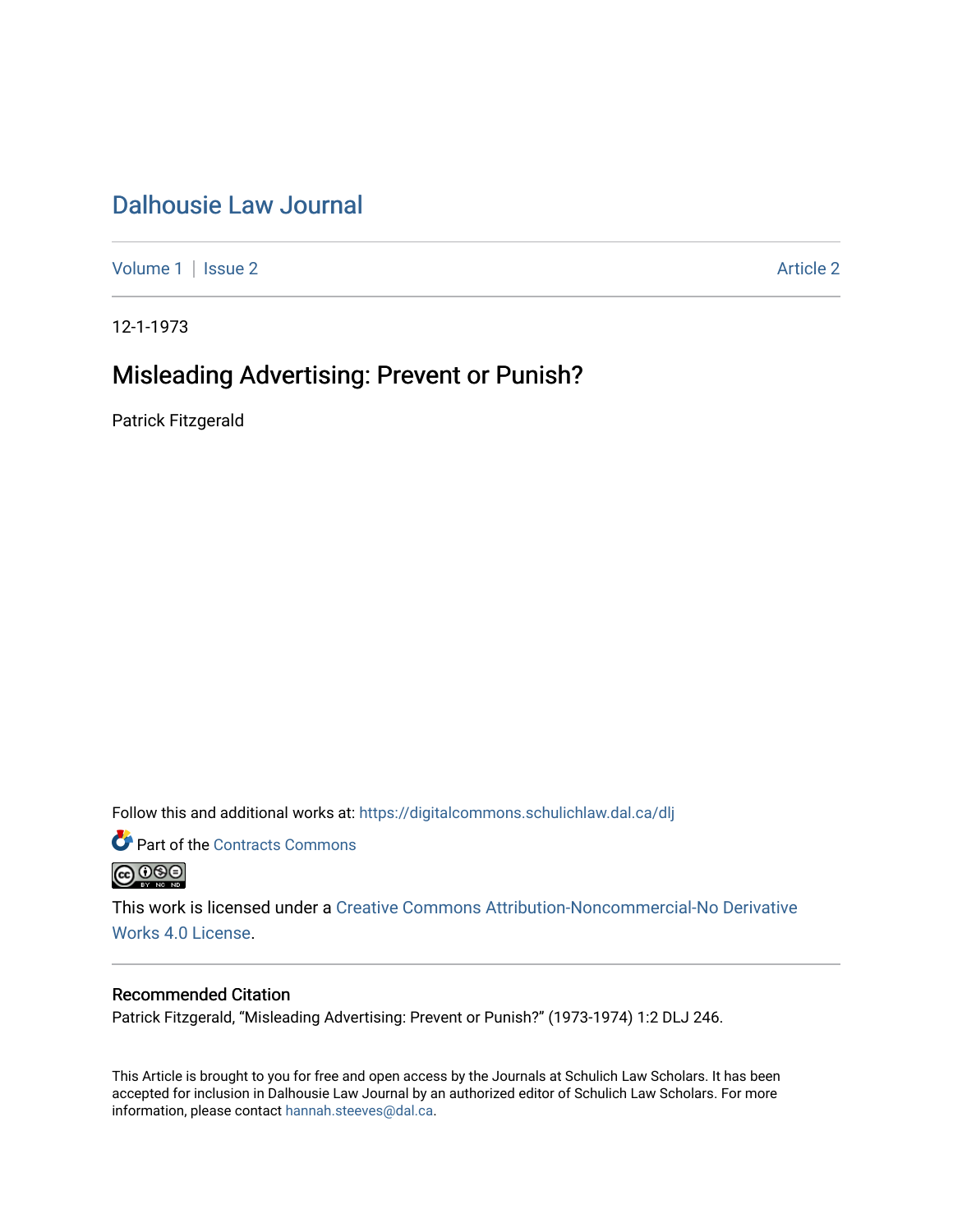Misleading Advertising: Prevent or Punish?<sup>1</sup>

Patrick Fitzgerald\*

 $\mathbf{I}$ 

"Promise, great promise," said Dr. Johnson, "is the soul of advertisement." But what if the promise isn't kept? What sort of crime is that? No crime at all, at common law. The common law allotted promises and their breach not to the criminal law but to the law of contract. More important still, the law saw the problem of advertising as part of a wider problem to be solved not by law but by a different institution  $-$  the market.

The problem of advertising, after all, is one special facet of the conflict between seller and buyer.<sup>2</sup> According to orthodox economic theory each seeks to maximise his own interest  $-$  the seller to get the highest price, the buyer the best buy. Hence the need for advertisement. For the seller must maximise his persuasion of the buyer, while the buyer must maximise his information about the product. As one writer observes, "the conflict between the seller and the buyer becomes clear: the former must, within the bounds of truth, make claims which will result in the maximum attraction of the buyer to the product; while the latter wants as much relevant factual information, without unnecessary or deceiving puffery, as possible."<sup>3</sup>

<sup>\*</sup>Patrick Fitzgerald, Professor of Law, Carleton University, Ottawa

<sup>1.</sup> Based on a study "Strict Liability in Practice" prepared for the Law Reform Commission of Canada. Acknowledgments are due to the personnel in the Department of Consumer and Corporate Affairs and the Department of Justice for their help and co-operation. Also to my research assistant, Mrs. B. Fitzgerald.

<sup>2.</sup> There is, however, the deeper problem that commercial exploitation through excessive advertising dehumanizes the individual and degrades him to the level of a mere consumer in order to satisfy the wants of the producer and seller. On the whole notion of commercial exploitation I have benefited from some deeply perceptive observations in a forthcoming study paper by Professor R. A. Samek on Obscenity.

<sup>3.</sup> Ronald I. Cohen, Misleading Advertising and the Combines Investigation Act (1969), 15 McGill L.J. 210.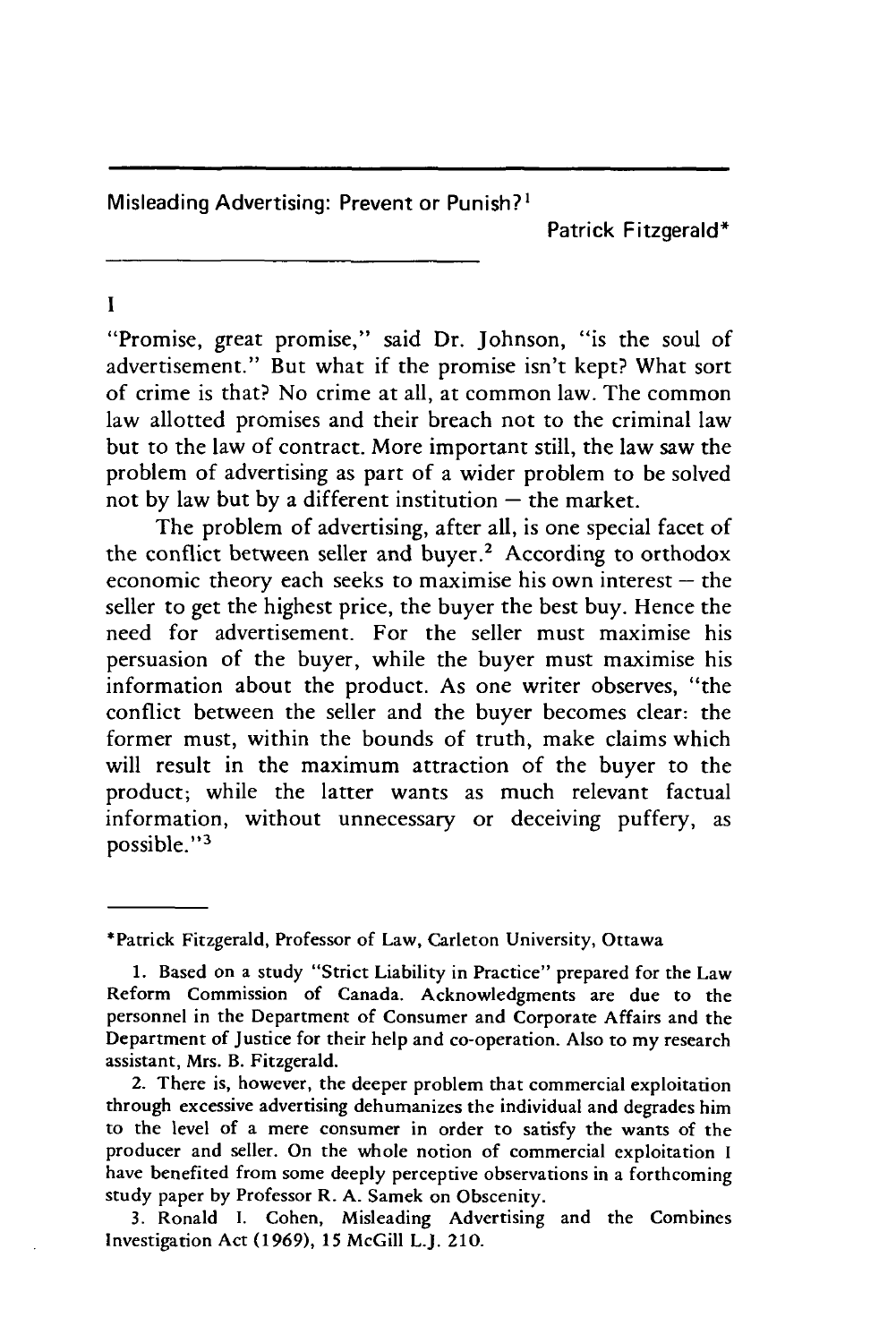In an ideal world such a conflict solves itself. For the market produces an equilibrium. Let the seller's claims outstrip the truth and demand for his product eventually slumps. The trouble is, the slump is a long-term affair. In the short run the buyer needs speedier protection. He needs the protection of the law.

Also, in the real world the seller-buyer model is too simple, in at least two different ways. First, advertising in the world of today is big business. Cohen estimated that by 1969 advertising in the United States had grown to an eighteen billion dollar industry, while in Canada it increased 128% between 1954 and 1965.<sup>4</sup> Secondly, there is more than one party today for the buyer to contend with. In fact there are three  $-$  seller, advertiser, and media: typically the seller hires an advertising firm to promote his product on television, radio and so on.

So the consumer needs protection against all three. From the seller he needs protection against dishonesty and deceit. From the advertiser he needs protection against manipulation stultifying freedom of choice. From the media he needs protection against advertisement pollution.

Of these three needs Canadian law satisfies only the first. Whereas in the United States "both the informative and persuasive aspects of the content of any advertisement may be questioned, in Canada the law deals basically only with false information." And even this position took time to reach. Common law history and doctrine show why. The general attitude of common law was against penalising mere words alone, as can be seen from the time it took to establish that an action lies for careless statements. In any case puffery was always allowed: the huckster had a licence to exaggerate and the more fool he who fell for the line and agreed to be had. And goods that failed to live up to the claims made about them were a matter more for the law of contract than the criminal law, more a question of word-breaking than of lying.

So the common law view was "buyer beware!" It was up to the buyer to keep an eye on the seller and see he gave full weight and full measure. "What is it to the public," asked the judge in an early case, "whether Richard Webb hath or hath not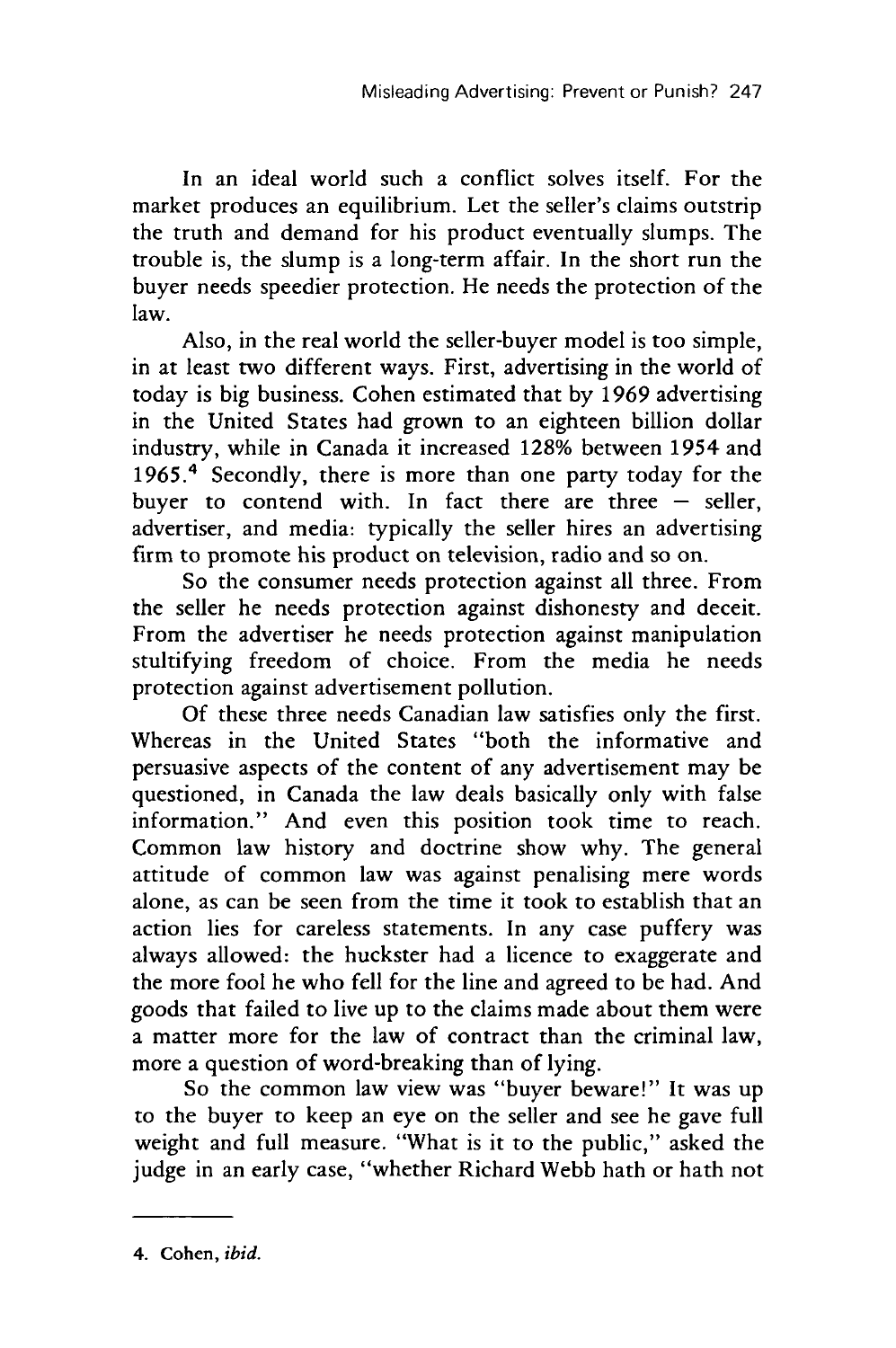his eighteen gallons of amber beer?"<sup>5</sup> But it would be a matter for the public if the utmost prudence on Richard Webb's part could not have ensured that he got what he paid for. What if the seller's weights and measures themselves were false? Against that sort of trickery no one but a weights and measures inspector could guard. That sort of trickery was a fraud on the public itself and was established early on as the crime of public cheating.

Private cheating too came under the law in due course. For eventually the offence of obtaining by false pretences came into the criminal law. Here too, though, the law was still careful never to penalise mere puffery or breaking your word. The pretence had always to be one of present and existing fact: the defendant had to lie. The accent was where it has always  $remained - on deception.$ 

Deceptive advertising in Canada today, however, is a matter for legislation. It is partly dealt with by sections 36 and 37 of the Combines Investigation Act. In an Act dealing almost exclusively with mergers and monopolies it seems surprising to find these two sections on an apparently unrelated subject. Indeed, s. 37 was originally part of the Criminal Code, where it first appeared in 1914 as s. 406A, then later became and remained s. 306 till its removal to the Combines Investigation Act in 1969, originally as s. 33D. One reason for this removal was its lack of success in the Code. There were few prosecutions under it, because the police, not being specialists in this area, preferred to prosecute in areas closer to their own expertise, i.e. fraud; and there seems to have been only one reported case.

Meanwhile in 1960 s. 33c, later to become s. 36, had been added to the Act. The reason for the addition, as explained by Mr. David Henry,<sup>6</sup> serves also to reveal the philosophy behind the inclusion of the two sections in this Act: "This provision was inserted after the combines branch had a number of cases brought to its attention where a vendor, in order to make it appear that the price at which he was offering an article was

*<sup>5.</sup> R. v. Wbeatley* **(1761),** 2 Burr. **1125;** and see Lord Holt **C.** J. "Shall we indict one man for making a fool of another?" *in Jones* (1704), 2 **Ld.** Raym. **1013.**

**<sup>6.</sup>** Mr. Justice Henry was formerly Director of Investigation and Research, Combines Investigation Act.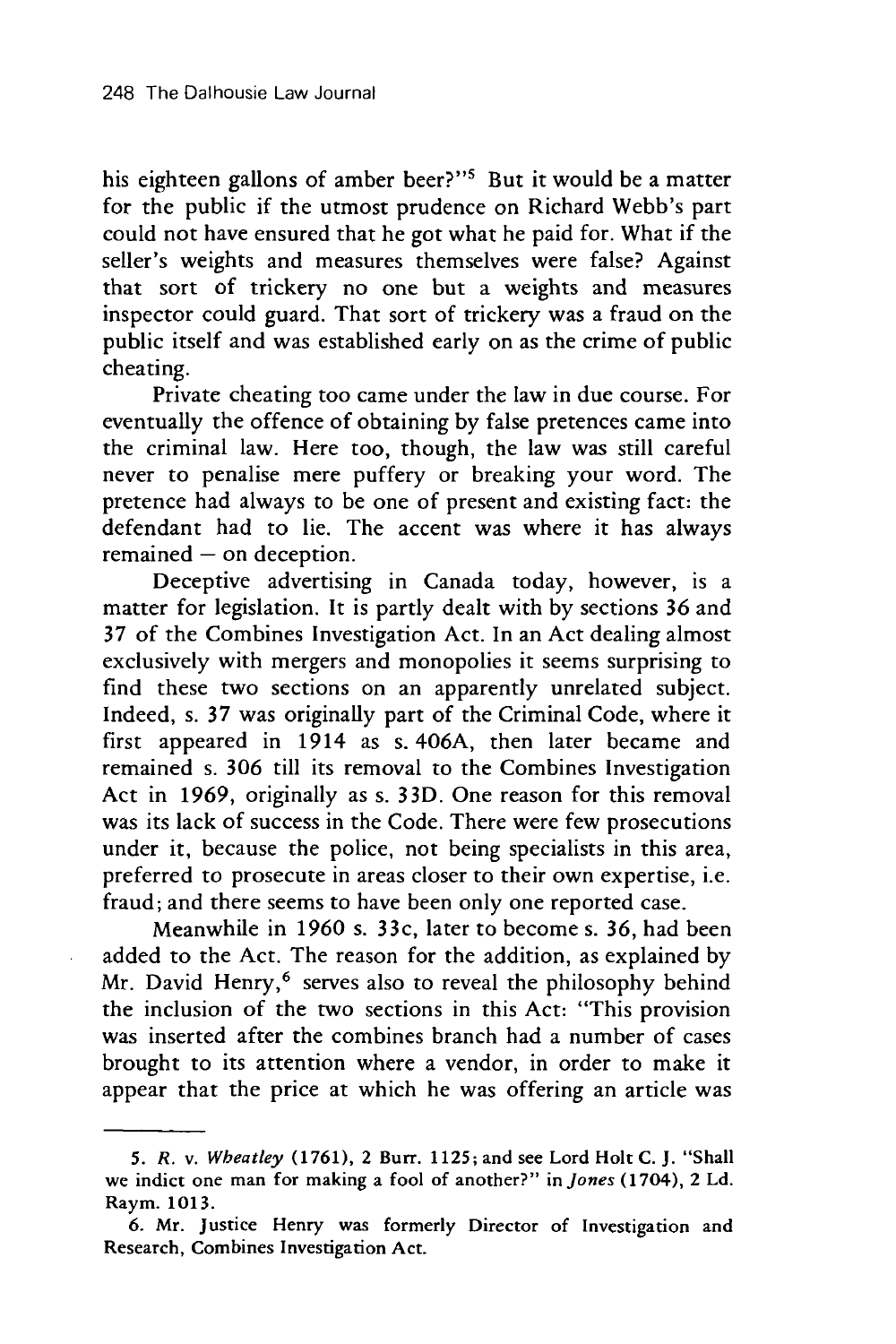more favourable than was actually the case, misrepresented the price at which the article was ordinarily sold in the market generally. Besides being dishonest and likely to mislead the buying public, this kind of tactics was regarded as unfair as a basis of competition."<sup>7</sup>

Basically s. **36** prohibits misleading advertising with regard to price and s. **37** is wider and prohibits misleading advertising generally.' Section **36** prohibits misleading representations to the public "concerning the price at which such or like articles have been, are, or will be ordinarily sold", e.g. advertisements saying "our price **\$100,** regular price **\$150"** when the article is ordinarily sold for less than **\$150. S. 37** prohibits, *inter alia,* advertisements "containing a statement purporting to be a statement of fact that is untrue, deceptive or misleading." **S. 36** creates a summary offence, s. **37** primarily an indictable one punishable **by** five years' imprisonment. Both sections, the courts have held, create offences of strict liability.<sup>9</sup>

**II**

These two sections, then, are the law's main weapons in the war against misleading advertising. How well have they worked? First, how have they worked *simpliciter?*

Misleading advertising is not a departmentally policed area of law. In this it is unlike weights and measures or food and drugs, areas where regular routine inspections bring to light many of the violations that end up in court. Misleading advertising is virtually self-policing. That is to say, offences come to the notice of the department primarily through complaints of consumers or competitors. They are dealt with **by** the Misleading Advertising Division of the Combines Branch.

**7. Quoted by Cohen,** *ibid.,* **p. 629.**

**8. An excellent** recent discussion **on the law relating to misleading advertising can be found in "Combines Investigation Act - Misleading Advertising and Deceptive Practices" in (1972), Ottawa, L.J. 276 by J. J.** Quinlan, **Q.C., Director of Investigation and Research, Combines Investigation Act, Ottawa.**

**9.** *R. v. Allied Towers Merchants Limited* **119651 2 O.R. 628, 11966] 1 C.C.C. 220, 46 C.P.R. 239;** *R.* **v.** *Firestone Stores Ltd.* **[1972] O.R. p. 327,** *R. v. Imperial Tobacco Products Ltd.* **[19711 5** W.W.R. 409. **In** *R. v. Albert Giftwares* (not yet reported) the question of *mens rea* **was argued** before **the Supreme Court of Canada, but** the Supreme Court found it unnecessary to decide the question for that case.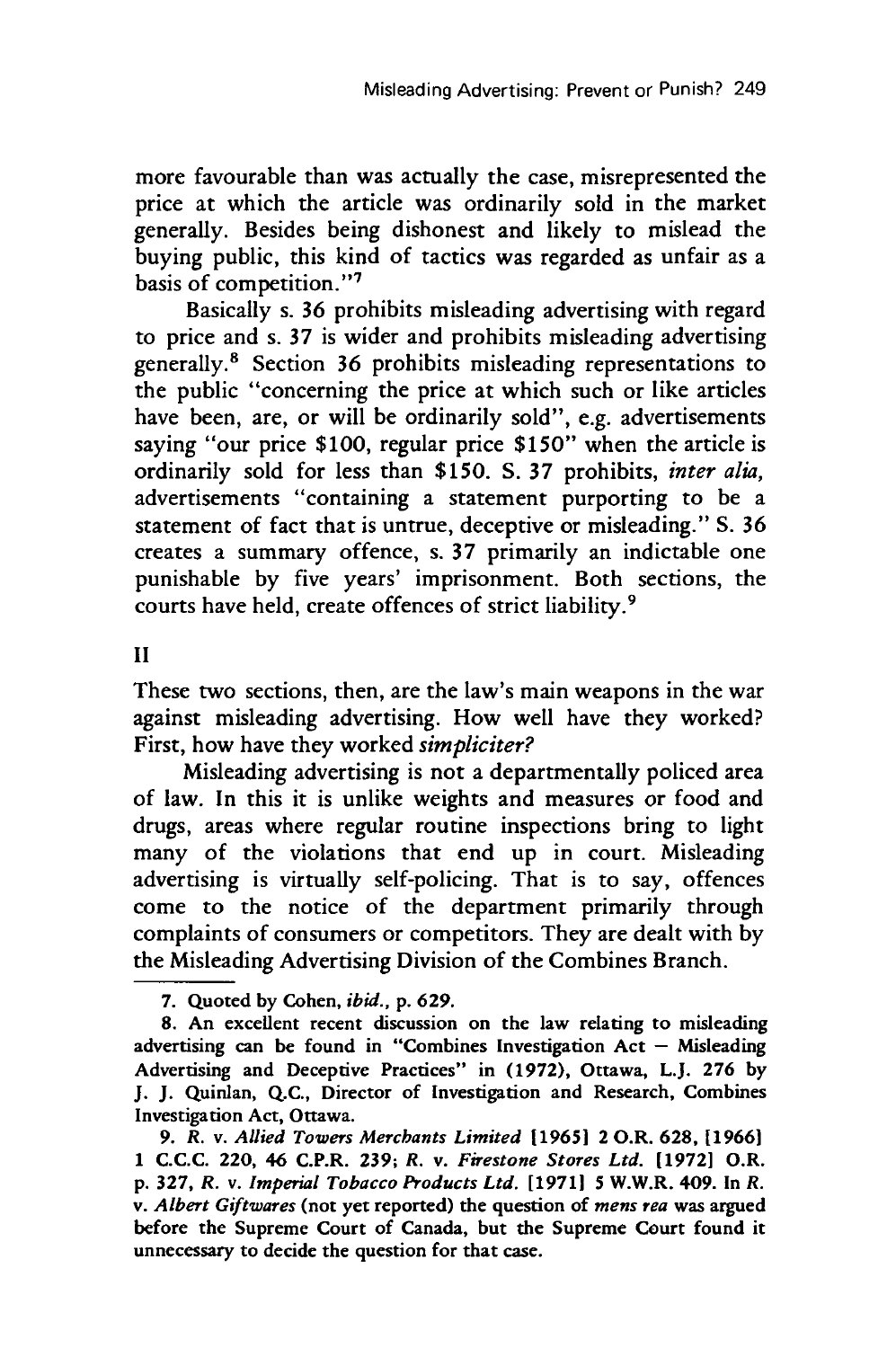There are, in fact, three avenues leading to the investigation by the department of an instance of misleading advertisement. First, under section 7 any six persons, Canadian citizens, resident in Canada, of twenty-one or over, may make formal application to the Director of Investigation and Research for an inquiry into the matter. Secondly, if the Director has reason to believe that the Act has been or is about to be violated, he must cause an inquiry to be made. Thirdly, whenever he is directed by the Minister of Consumer and Corporate Affairs to inquire whether there is a violation, he must see that an inquiry is held (s. **8).**

The vast majority of inquiries fall under the second head, and are made either because the Branch itself has had its eye on certain practices or merchants or because it has received complaints about certain advertising practices. The majority arise from complaints. Indeed, it has been the policy of the department to do all it could to encourage complaints. Considerable publicity was devoted to this end. And the publicity paid off.

Complaints come to the department from consumers, from competitors and from the Consumer Affairs Bureau. They are received either by the Trade Practices Branch in Ottawa, by the departmental regional offices or through Box 99. Since the introduction of s. 37 in mid-1969, the Misleading Advertising Division has received 7,500 complaints as of November 1972. At present the Division is receiving **250** complaints a month about misleading advertising only. About 300 cases have led to charges under ss. 36 and 37 during the period and the majority of prosecutions have been successful.

Another gauge of the size of the problem is the number of files opened each month in the departmental filing office. Each file relates to a complaint that has to be examined. In March, 1972, the number of files opened was 304. In April it was 262. In May, 304. And these were fairly average months repeating much the pattern of the last two years' overall trend.

So the volume of complaints  $-$  what we might call the case  $load - is high$ . The same can't be said for the human resources that have to cope with it. Without going into too much detail about the administration of the department, it is easy to see that the key person, when it comes to working out how many of the complaints can be dealt with and to what degree, is the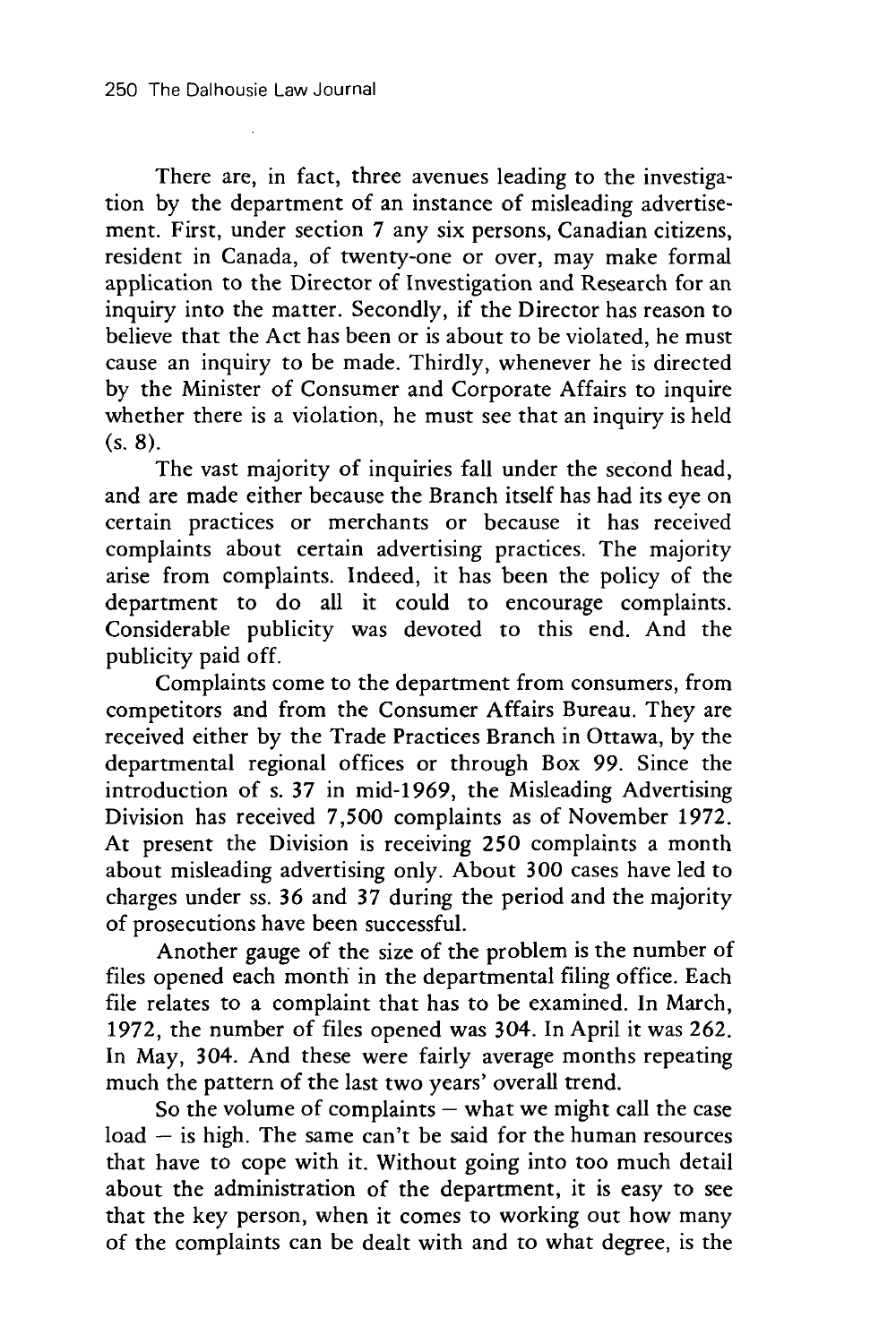investigator. But the number of investigators across Canada is only twenty-one. It is clear, then, that scarcity of human resources is a crucial limiting factor as regards the processing of complaints and cases under the two sections.

For this reason the Combines Branch has been forced to take stock and articulate for itself a policy to follow. All the complaints must be looked into, in order to see if there is any substance in them. Investigation to this level, however, needn't cause undue strain on resources. The majority of complaints may well turn out to have little or no substance in them, or at least not to be worth pursuing further. For example, a scrutiny of relevant files revealed the following picture:

| Files closed without action, because pr-<br>eliminary investigation revealed no sub- |      |
|--------------------------------------------------------------------------------------|------|
| stance $\ldots \ldots \ldots \ldots \ldots \ldots \ldots \ldots \ldots$              | 1767 |
| Files closed without court action after full<br>investigation                        | 1208 |
| Files closed after court action                                                      | 167  |
|                                                                                      |      |

While the prosecution cases form the biggest burden, especially in view of the evidentiary requirements regarding ordinary and regular price, investigation even only to the level resulting in closing the file without court action but after full investigation can be very time consuming. Added to this the Branch shoulders another, perhaps equally heavy, burden  $-$  a burden of an "educational" kind.

In addition to processing complaints and conducting inquiries the Branch also has been giving attention to the promotion of voluntary compliance. The programme of compliance is intended to be a vigorous and sustained programme involving education and explanation, discussion of business problems and the giving of opinions concerning the application of the Act. Businessmen are encouraged to discuss their problems with the department before they decide to introduce policies which might prove to be in conflict with the Act, and the Director and his staff study matters businessmen submit to them and indicate whether or not the adoption of proposed plans would lead the Director to launch an inquiry. As part of the programme of compliance senior staff members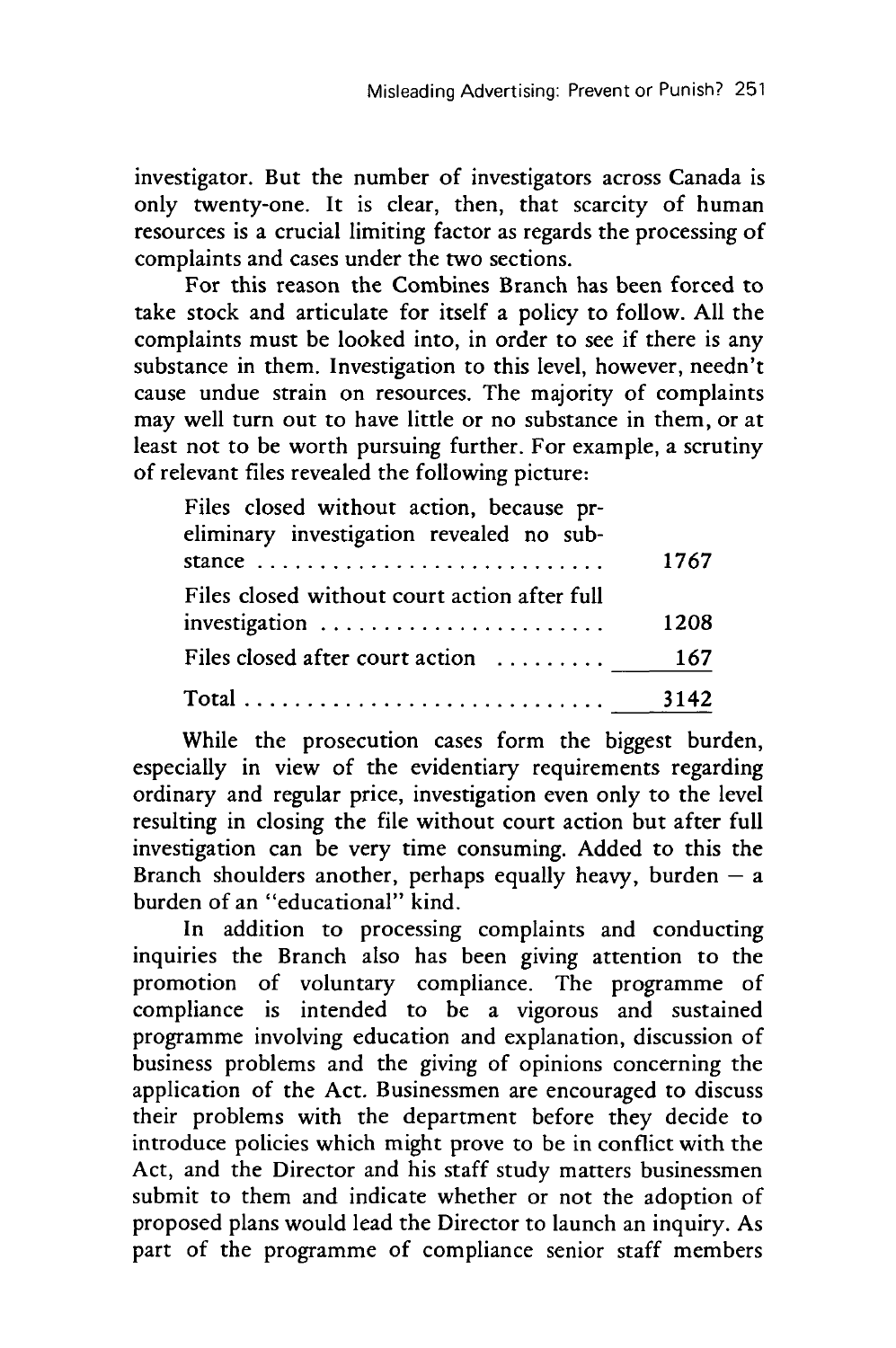undertake speaking engagements before trade associations and other business societies.

Clearly, then, without some policy of selection with respect to prosecutions, departmental resources would be strained beyond capacity. As the departmental handout dated June, **1972,10** puts it, staff resources which can be made available to investigate complaints are not unlimited. In order to meet the objectives of bringing about an overall improvement in the quality of market information directed to consumers, it will be necessary to concentrate in the selection of cases on those which are most likely to contribute to the objectives sought by the legislation. The principles followed in assessing the priority of complaints are the degree of coverage of the advertisement, the impact of the advertisement on the public, the deterrent effect of a successful prosecution and the selection of the best cases to allow the courts to establish new principles and clarify the law.

Selectivity, then, is manifestly part of departmental policy and is publicly articulated as such. To a lawyer, however, it is worth notice that of the four principles mentioned above not one is immediately and obviously concerned with the absence of *mens rea.* There is no public statement to the effect that offenders whose offence arises simply from error, inadvertence or mistake will not be prosecuted.

III

Empirical inquiry, however, showed a different picture. Research was undertaken to ascertain how far the lack of *mens rea* on the defendant's part led to a Branch decision not to prosecute.<sup>11</sup> The research was carried out primarily through a survey of departmental files, which enabled a comparison to be

<sup>10.</sup> Departmental News sheet, June 1972, p. 3.

<sup>11.</sup> Research was undertaken for the Law Reform Commission to discover how strictly the strict liability criminal law was enforced in the areas of misleading advertising, weights and measures, and food and drugs. It should be stressed that any conclusions in this paper are solely those arrived at in the research and are not to be taken necessarily as accepted by the Department.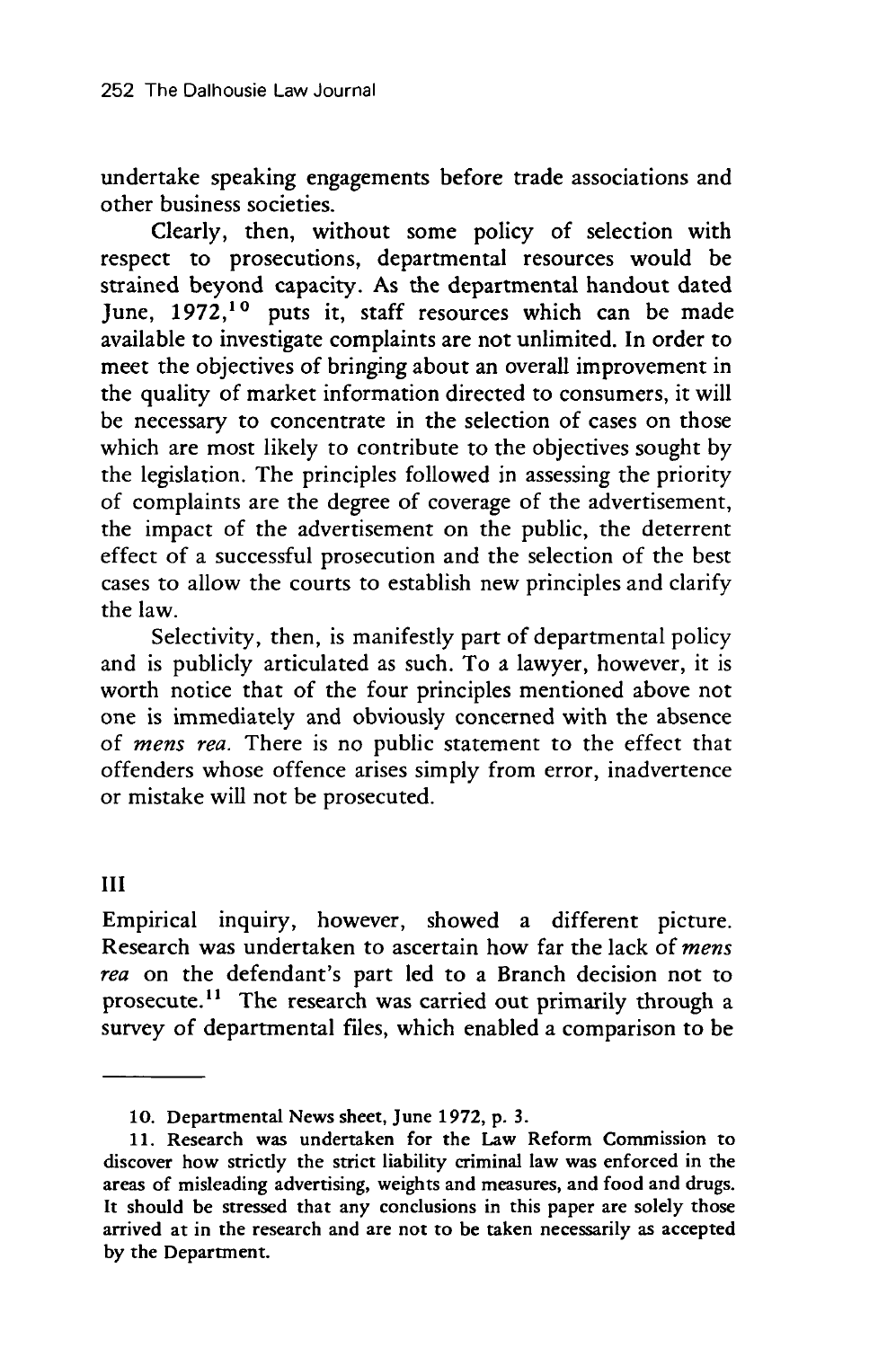made between prosecuted and non-prosecuted cases.<sup>11A</sup> A survey was also made of files dosed after preliminary investigation revealed that there was no substance in the complaint. And detailed discussions were held with all members of the Branch involved in taking the decision to prosecute or not to prosecute.

Out of files containing cases fully investigated we compared 100 prosecuted cases with **100** non-prosecuted cases. S. **36** accounted for 35 cases in each category, s. 37 for **65.** The cases broke down as follows:

*S. 36 Prosecuted*

| Excuse of mistake not given $\dots \dots \dots$                                   | 26. |
|-----------------------------------------------------------------------------------|-----|
| Excuse of mistake given $-$<br>not accepted by Branch  7<br>accepted by Branch  2 |     |
| (both prosecuted and both<br>pleaded guilty)                                      |     |
| Tota                                                                              |     |

#### *S. 36 Non-prosecuted*

| Cases dropped for reasons other than<br>mistake (e.g. lapse of time, insufficient<br>$evidence)$                               | 28 |
|--------------------------------------------------------------------------------------------------------------------------------|----|
| Cases where mistake seemed to be the<br>only factor                                                                            |    |
| Cases where there was mistake and the<br>advertiser had sought to remedy the harm<br>by satisfying the complaining customer or |    |
| by rectifying the advertisement or both                                                                                        |    |
| Total                                                                                                                          |    |

**<sup>1 1</sup>A** The total number of prosecuted cases linked for the period September 1970 - May 1972 was compared with a random sample of non-prosecuted cases for the same period.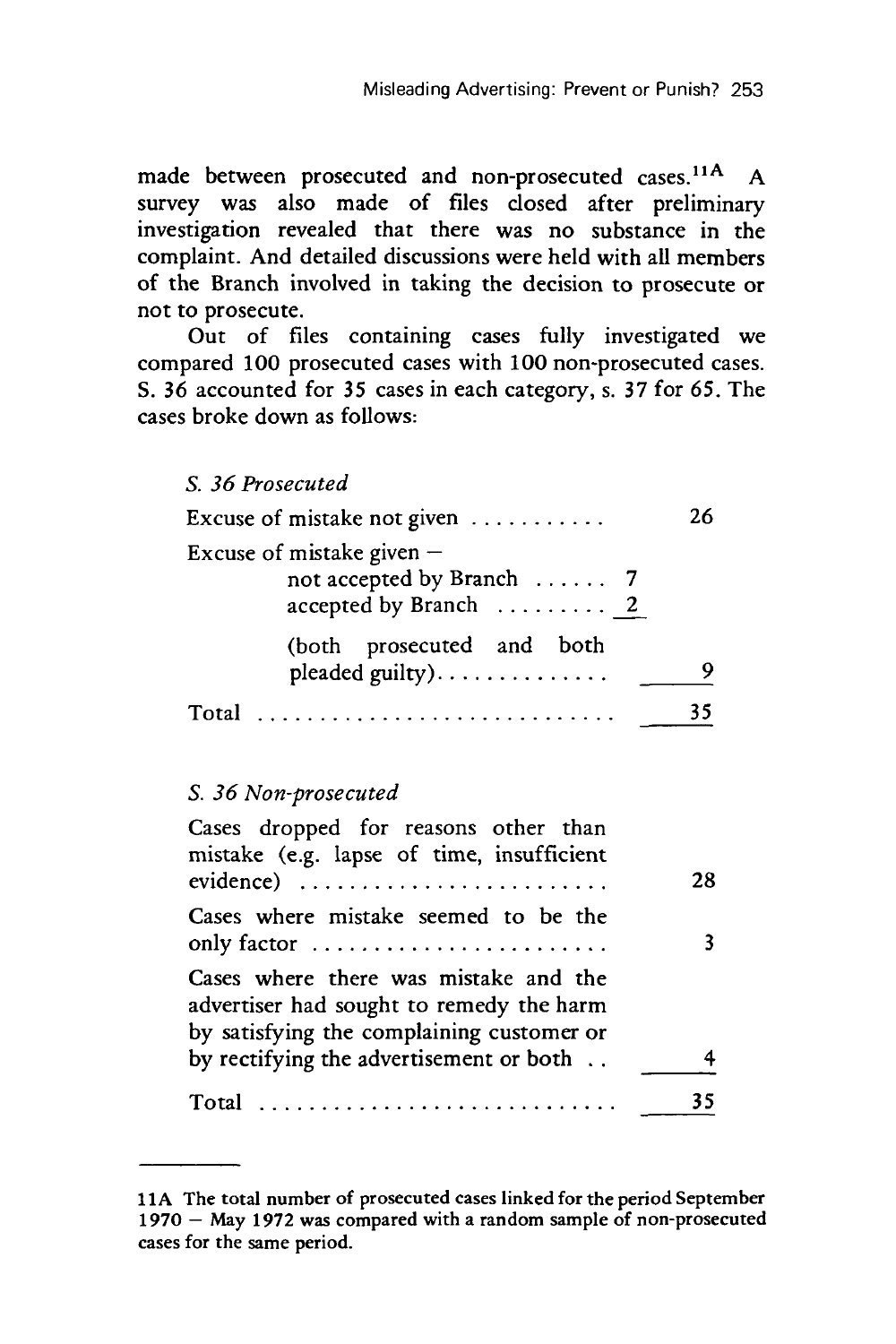### *S. 37 Prosecuted* Excuse of mistake not given ........... 51 Excuse of mistake given  $$ not accepted by Branch ...... 12 accepted by Branch ........... 2 (both prosecuted: one pleaded guilty, the other prosecution was withdrawn) . . . . . . . . . . . . . . 14 Total  $\ldots \ldots \ldots \ldots \ldots \ldots \ldots \ldots$ . 65

#### *S. 3 7 Non-prosecuted*

| Cases dropped for reasons other than<br>mistake                               | 46 |
|-------------------------------------------------------------------------------|----|
| Cases where mistake seemed the only                                           |    |
| Cases where "remedying the harm"<br>seemed the only factor                    |    |
| Cases of mistake together with<br>"remedying the harm" $\dots\dots\dots\dots$ | 11 |
|                                                                               | 65 |

These results suggested that where there is no fault there is no prosecution. Complete support is lacking, however, on account of three counter-examples  $-$  two under s. 36 and one under s. 37. The latter seemed explicable from the files: the claim was extravagant, the defendant was the original importer, and the foreign seller whose word he claimed to have relied on could not be prosecuted. Of the other two cases, the ones under s. 36, neither could be squared with the "no fault  $-$  no prosecution" hypothesis. So the finding was not there there is a 100% correlation between absence of fault and absence of prosecution, but that there is a high degree of correlation.

To test further the hypothesis that such a correlation exists we did two things. First we further analysed all the "no fault" cases and discussed them thoroughly with the Branch personnel to find out how far lack of fault was or was not a real factor in arriving at the decision. Secondly we made a sample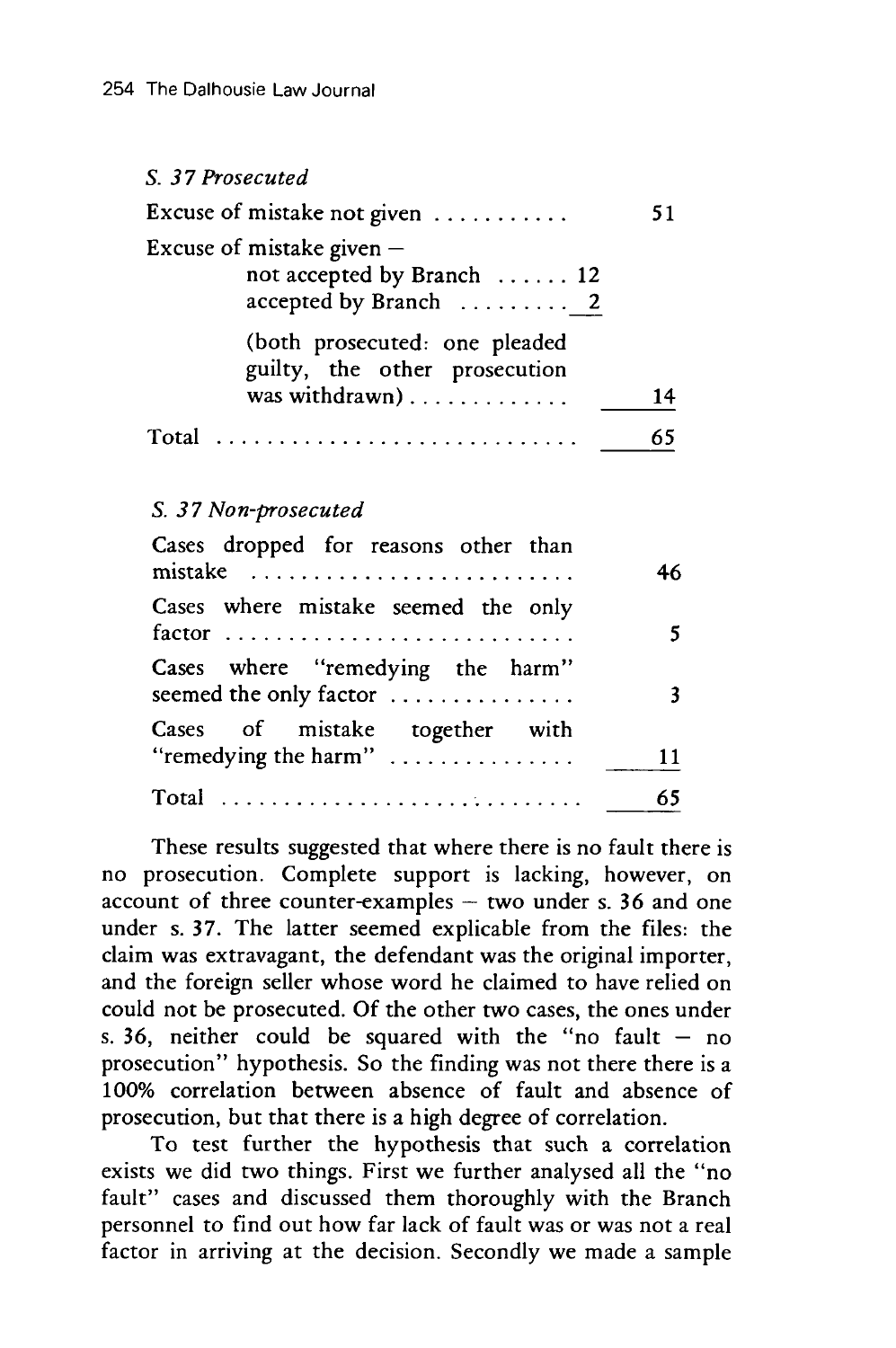survey of files closed immediately after preliminary investigation because there was no substance in the complaint.

Our further analysis and discussion was revealing. Our conclusion was that mistake played a lesser role than we had imagined. On the other hand, if we widened the concept of "no moral fault" to cover all cases where for some reason or other it might be true that the seller or advertiser was not really being dishonest, then the hypothesis that the Director's staff were not inclined to prosecute cases involving no moral fault seemed to stand up.<sup>12</sup> Of the hundred non-prosecuted cases (ss. 36 and 37) 47 were cases where "no fault" in this wider definition was argued and the remainder were cases where "no fault" was not argued and other factors prevented prosecution. Of the 47 cases where "no fault" was argued, 38 seem not to have been prosecuted because of this lack of fault and 9 because of other factors.

*Non-prosecuted cases under ss. 36-3 7, wbere "no fault" was argued:*

|         | Mistake                     |    |
|---------|-----------------------------|----|
|         | Mistake & cooperation       |    |
| Reasons | Mistake & other factors     | 6  |
| for not | Trivial matter              | 5  |
| prose-  | Cooperation                 | 3  |
| cuting  | Cooperation & other factors |    |
|         | (other than mistake)        | 14 |
|         | Other factors               | 4  |
|         | No offence                  | 5. |
| Total   |                             |    |

Accordingly, the survey and detailed analysis shows that: (1) out of 200 cases in total the number of cases where "no fault" in a wider sense is raised is  $71 - 35\%$ ; (2) out of 100 prosecuted cases "no fault" is raised in  $24$  cases  $-24\%$ ; (3) out of 100 non-prosecuted cases "no fault" is raised in 47 cases  $-$ 47%; (4) out of this 100 the number of cases not prosecuted partly because of "no fault" in a wider sense is  $38 - 38\%$ .

<sup>12.</sup> This conclusion is parallel to that of the study by Hadden and Fitzgerald on the Factories Act in England: see Law Commission Working Paper 30: Strict Liability and the Enforcement of the Factories Act 1961.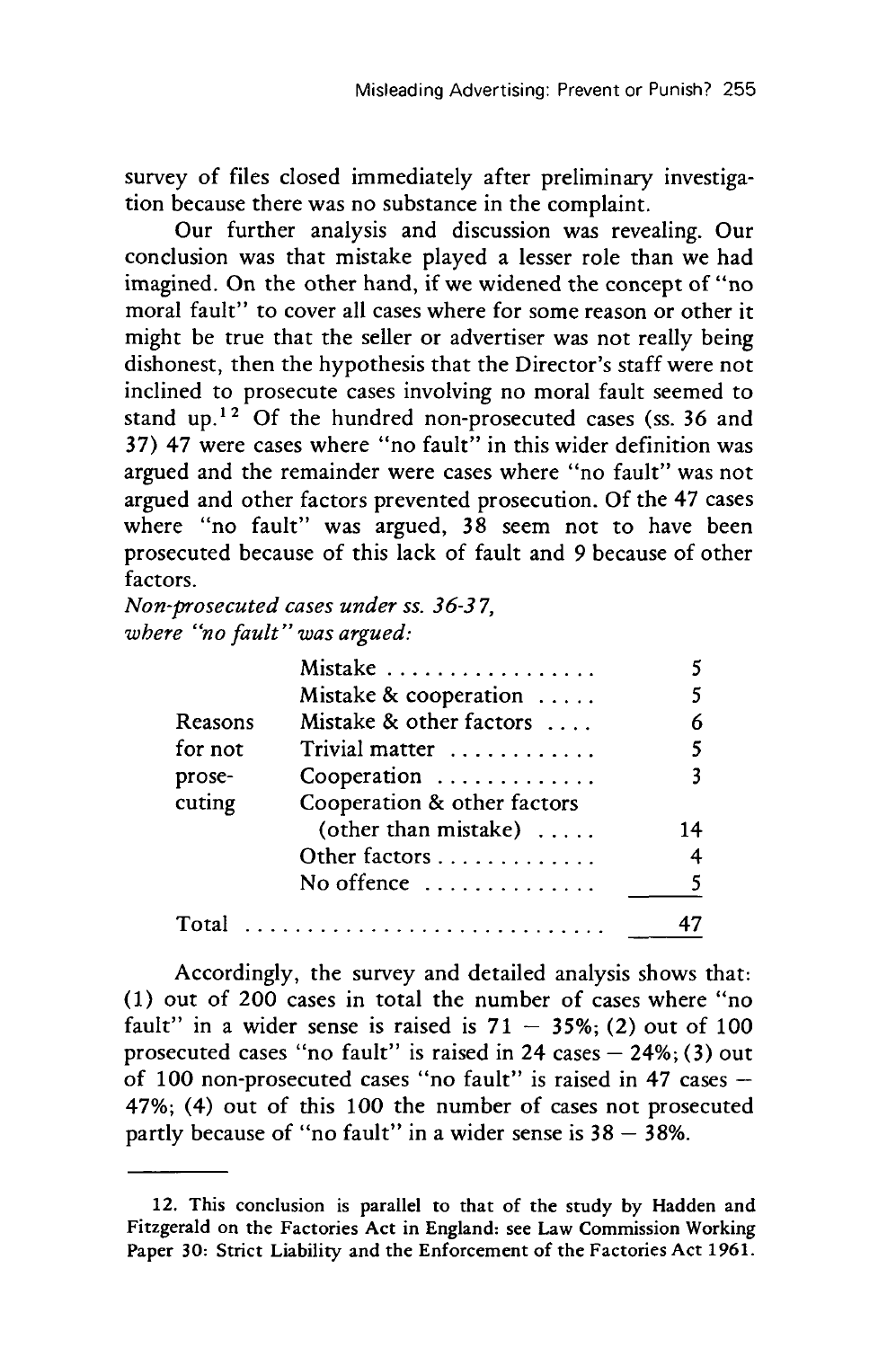In conclusion, "no fault" in this wider sense is a factor in the decision. On the other hand, if we narrow the areas of those cases where "no fault" in the wider sense was the only factor, then we find that the total of non-prosecuted cases was only 13.

This makes good sense in view of the law-enforcer's perennial problem of scarce resources. This problem, though often invisible to the lawyer, is the all-important one to the law-enforcer. A legal researcher is naturally inclined to view the problem from the point of view of possible defences and to focus attention on the question of presence or absence of fault. Discussion with the Director and his staff, however, drew our attention to the quite different considerations which they, as administrators, have to take into account also  $-$  considerations which are obvious and based on common sense but which are easily lost sight of in a jurisprudential inquiry. For bearing in mind the extremely limited resources of the Director's staff, one realises that uppermost in their minds must be the question whether a particular prosecution justifies its cost in terms of time, money, etc. This is why in some of the cases it was decided, however clearly an offence had been committed, that the triviality of the matter was such that it did not justify prosecuting. In our sample at least five cases fell clearly into this category. Moreover, we felt that there were others where, although this was nowhere spelt out and recorded, the same consideration applied. For the impression we got from the staff was that one of the overriding factors in applying and enforcing this area of law was the degree of harm caused by the misleading advertisement and the degree to which the public needed protection. And just as in ordinary law the gravity of an offence appears to be gauged partly by the amount of actual harm done and the "wickedness of intent" on the part of the defendant, so here too the seriousness of the matter seems to be measured partly by the extent of actual harm done and the degree of dishonesty on the advertiser's part. So the less dishonest the advertiser, the more likely is the staff to regard the matter as not warranting prosecution.

This is partly common sense. It is partly also a result of the social reaction to offences committed "without fault" and above all of the reaction of courts. In this scarce resources operation the staff are highly concerned, as they made clear to us, to preserve their credibility in the courts. To "waste time"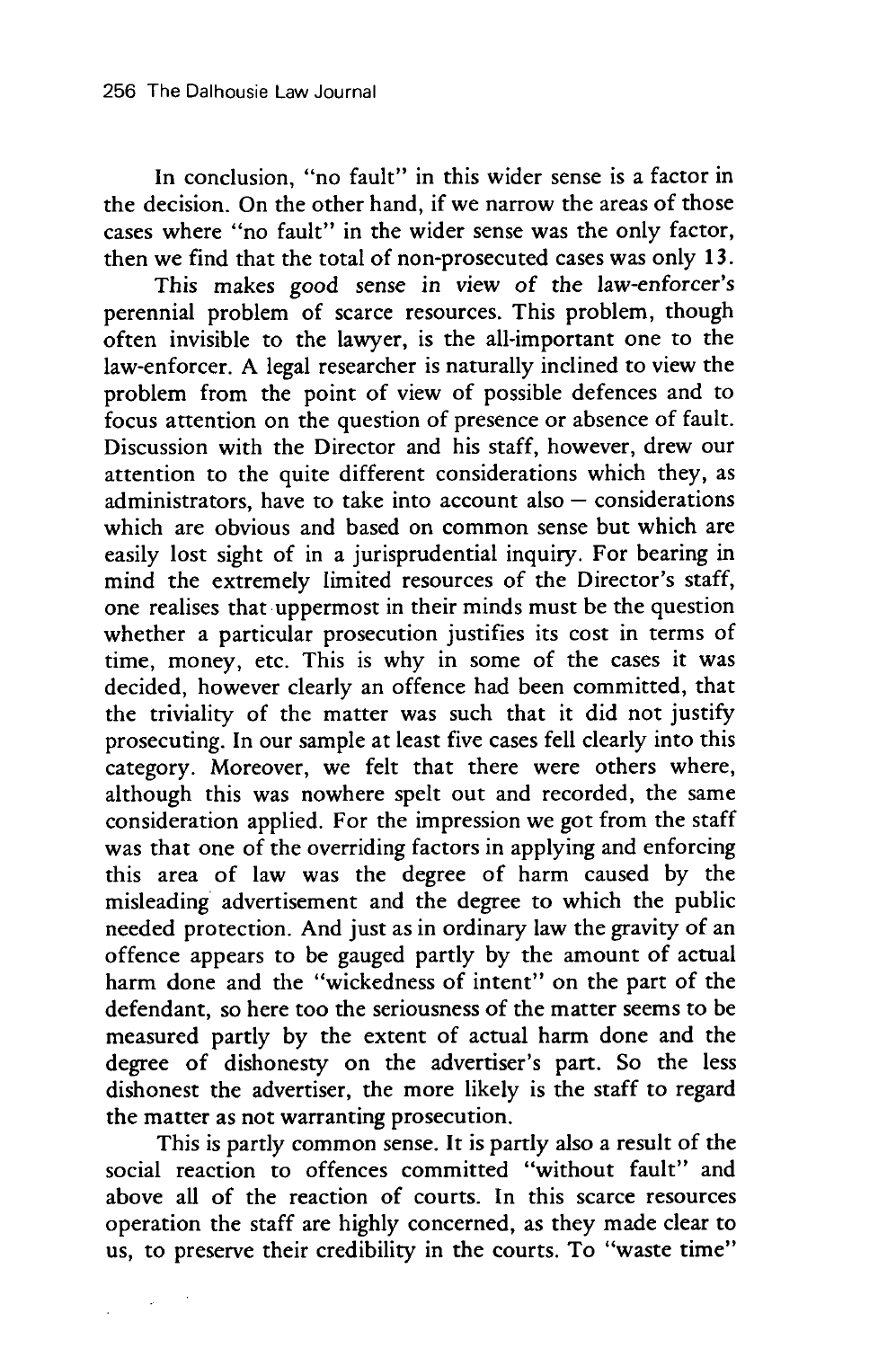prosecuting cases where the defendant was clearly in no way dishonest would do little to present the courts with the image of a Department seriously concerned with important and "real" offences. Indeed, two cases of our sample of 71 "no fault" cases bear this out. In one the court appears to have acquitted (wrongly surely from a strictly legal point of view) on account of the absence of fault. In the other the court convicted but considered the matter trivial and gave a minimum penalty.

The sample survey of files closed immediately was also revealing. Before examining these files we had a discussion with the staff member solely responsible for the cases at this stage. He gave us to understand that almost half the files are closed because they are without substance and that the rest divide equally into those where there is insufficient evidence, where there is no fault on the advertiser's part, and where other action is more appropriate. The first half tend to be closed immediately, the second half after further information is received.

Inspection of the filing indexes and records revealed that by the end of the period under investigation about 3,700 files had been closed after preliminary investigation. We decided to survey a sample of  $100$  of these files. Accordingly, we took a randomised selection of one in 37 files. Our survey gave us the following figures:

| Cases without substance             | 46 |
|-------------------------------------|----|
| Insufficient evidence               | 12 |
| Other action more appropriate       | 14 |
| Other factors (e.g. out of time)    | 12 |
|                                     | 84 |
| Mistake or improvement by defendant | 10 |
|                                     |    |
| No further advertisement            |    |
|                                     | 16 |
| Total                               |    |

Our conclusion from these figures was that if we group the last three figures together there is a small yet sizable quantity of cases closed at this initial stage because the investigator or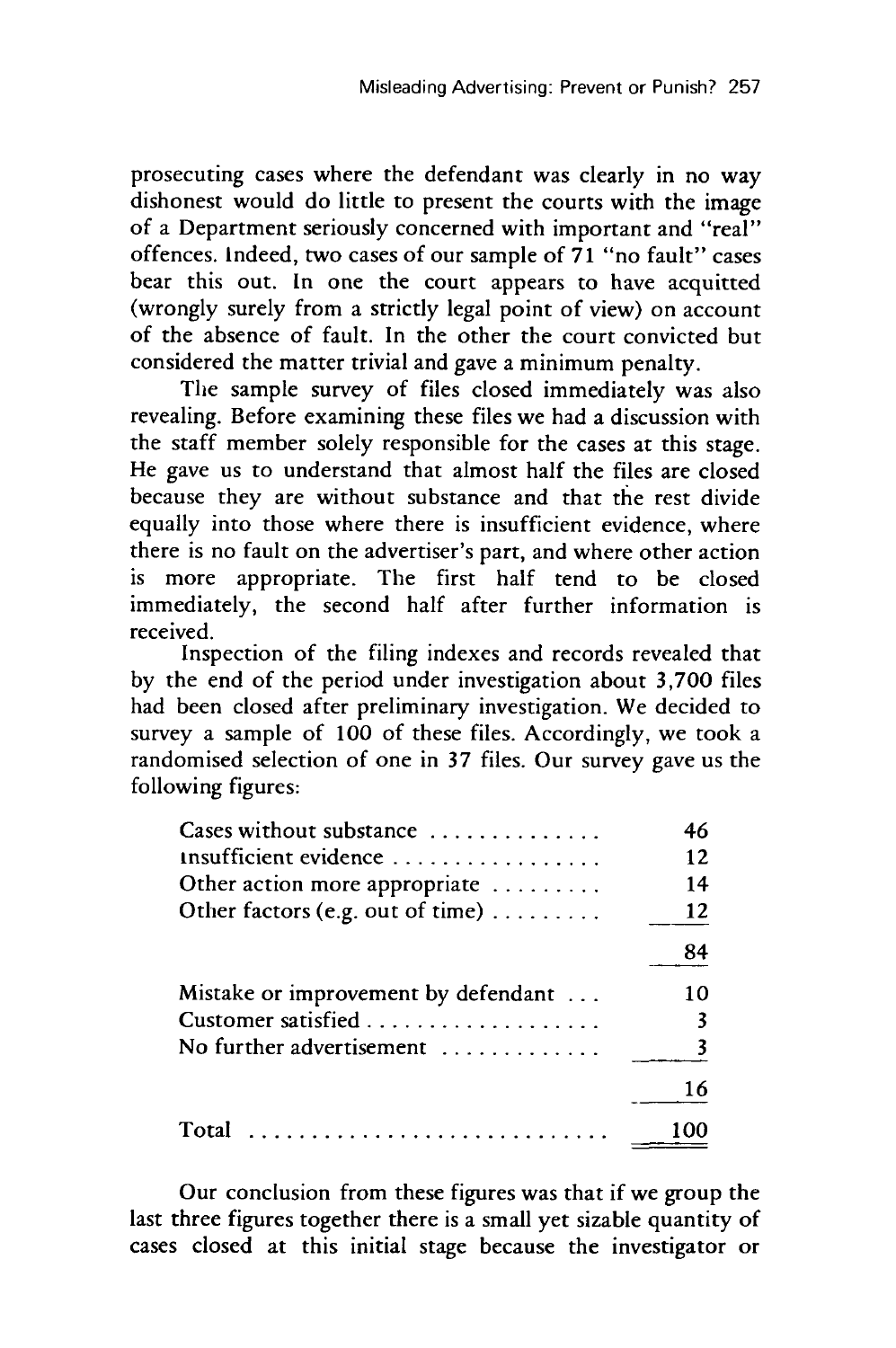administrator thinks that the lack of fault means that use of resources would not be justified in prosecuting. This was not out of line with our findings on the main survey and the detailed analysis. "No fault" does play some part in the decision not to forward a case for prosecution. It does not, however, play a conclusive part. Added to other factors it can render a case "not worth prosecuting". By itself it may not suffice, as is shown by the main counter-example to our thesis. On the other hand a tendency in the Director's staff not to prosecute if the defendant is not really being dishonest is clearly established. Equally, it is submitted, it is self-evidently justified. The object of the staff is to prevent fraud to the public and to ensure truthful advertising. This is an object best secured by education and enlisting the cooperation of advertisers rather than by too officious policing of the Act. A "strict liability administration" of the Act would be as costly as it would be counterproductive, it seems.

#### IV

How well have the sections worked? How successful have they been? First, what is the measure of success? The number of complaints received? The number fully investigated? Or the number prosecuted? Or is it the view the Branch takes of its work and its programme? Or the view taken by traders? Or the view taken by the consumer?

At a simple level we can state that the sections have worked to this extent, that a considerable number of complaints were received which would not have been so received in the absence of the Department of Consumer and Corporate Affairs' programme, that a whole lot of cases were fully investigated that would not otherwise have been, and that one hundred and sixty-seven cases were prosecuted that otherwise wouldn't have come to court. In other words the programme was put into operation. But has it done any good?

Again, we have to determine first how to measure this. To one who holds to the retributive ideal, presumably the fact that a number of firms were punished for wrongdoing would itself show that good had been done. The rest of us would want some other evidence - evidence that those firms had improved their practices, that other firms had been deterred by the examples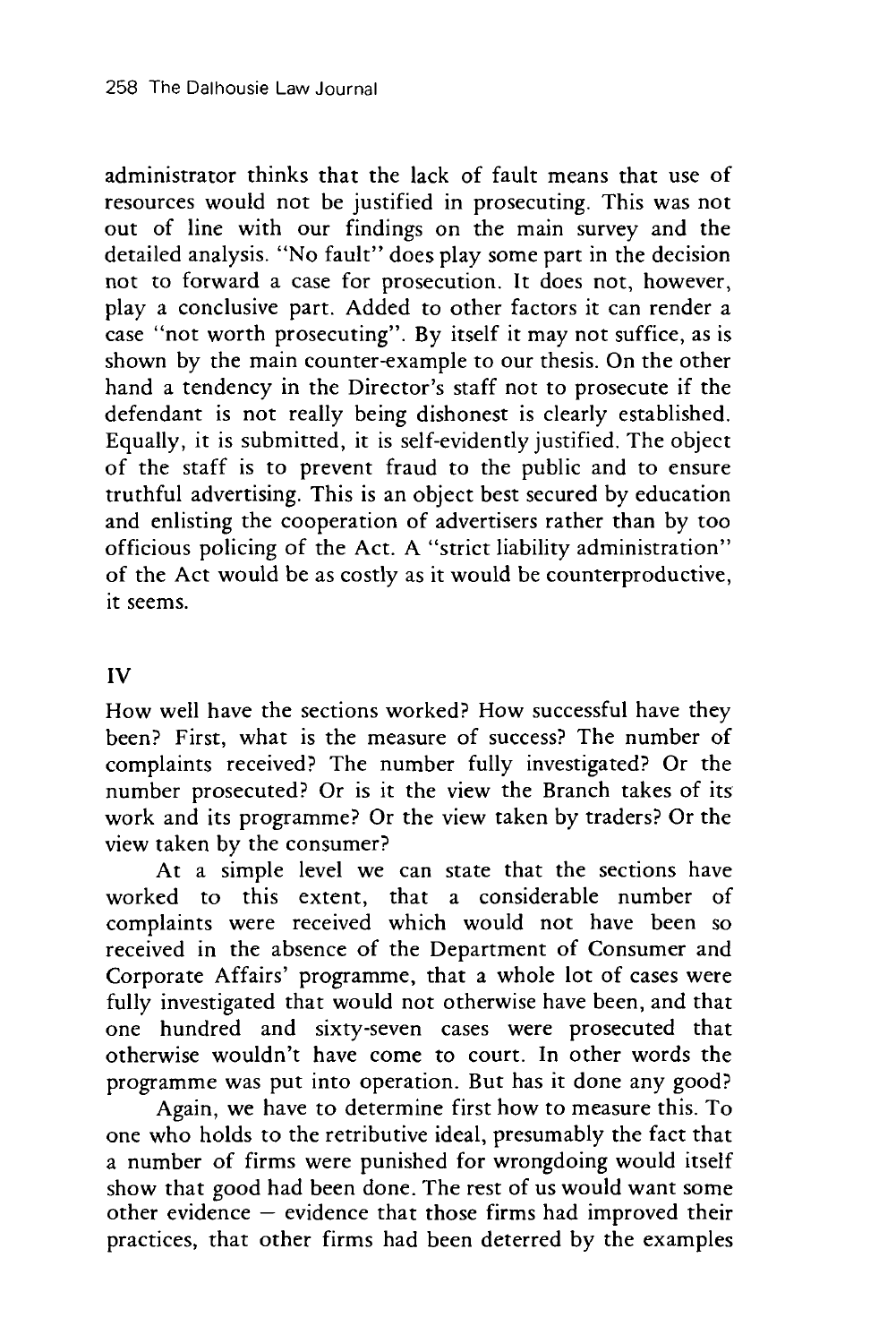made of those prosecuted, and that the standard of advertising generally had gone up.

On this no full empirical investigation has yet been done. All we have so far is impressionistic evidence acquired partly from personal observation, partly from discussions with the three interests involved, the Branch, the traders and the Consumer Association of Canada.

Personal observation suggests that traders and dealers are taking increasing care to ensure that their goods and services live up to the promise contained in their advertisements. It is notable, for instance, how thoroughly a firm will check up on an advertisement or representation when faced with a complaint that it hasn't been honoured. And it is notable how far firms will go to satisfy customers' complaints. Noteworthy too is the frequency in the newspapers of published corrections to advertisements, often advertisements of the previous day. On the other hand, personal observation is inevitably limited, and in any case even if it gives an accurate picture how can we be sure that such improvements are due to the misleading advertising laws? Might they not have occurred anyway?

Discussions with the Branch too suggested the sections had brought improvements. Admittedly those in charge of a programme have a natural inclination to regard it as succeeding. Against this it must be remembered that through its investigations and its programme of education and compliance the Branch gains a far wider and more comprehensive picture of the whole field than anyone else can secure. Their conclusion is that traders are taking more care and part of their evidence for this is the number of traders seeking advice from the Branch before launching promotions and advertising programmes and the number showing eagerness to comply with Branch suggestions for improvements to safeguard their advertisements from inaccuracy. Besides, we must remember that many of the complaints to Box 99 come not from consumers but from competitors. For false advertising is seen  $-$  and was meant to be seen - as not only unfair to the consumer but also as unfair to competitors, as an unfair trading practice. So it does seem as though consumers and competitors are keeping traders on their toes.

Retailers certainly give this impression. Discussions with certain retailers and the Retail Council of Canada indicate that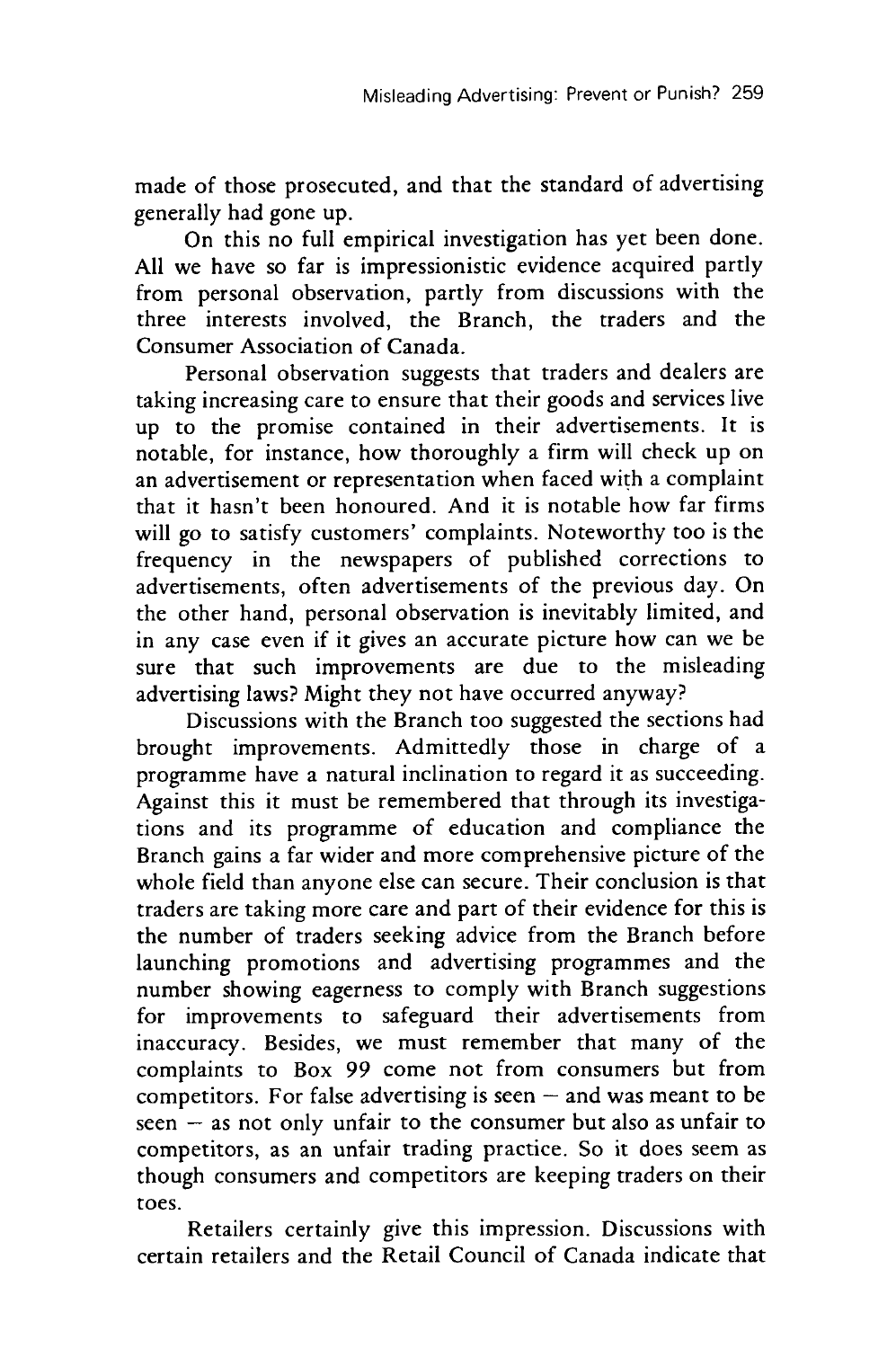the law has forced retailers to make extensive modifications to their advertising. Indeed retailers are not wholly displeased at this. Basically our impression is that as well as maximising profits they are also keen to give value and that any developments that help them improve or maintain standards are not unwelcome. There is also evidence, however, of anxiety in the trade arising from the fact that the offences under the two sections are offences of strict liability. The possibility of a gaol sentence for something done by error or mistake they find alarming. Nor do they subscribe fully to the conclusions of our survey, that by and large offenders without fault are not prosecuted. By contrast, they point to the Weights and Measures and the Food and Drugs legislation, which is also strict liability law but which is operated so as to incorporate in practice a highly articulated warning system, whereby (in general) prosecutions are only taken against those who are deliberately and knowingly violating the law or against those who are negligent because they have already been adequately warned by the inspector. This system the representatives of the retailers seemed to find quite unobjectionable. They only wished some similar feature could be written into the misleading advertising law.

The same can't be said of the consumer. According to discussions with the Consumer Association the fact that the offences under the two sections are offences of strict liability is by no means objectionable. For the consumer's main interest is that advertisements should be correct and accurate. He has no concern with the question whether inaccuracies are due to accident, mistake, carelessness or dishonesty. To him they are all inaccuracies  $-$  inaccuracies against which he wants to be protected and against which he is confident that the misleading advertising law and the Branch's programme is protecting him. In his view any improvement in advertising is wholly due to this very programme.<sup>13</sup> The sections are protecting him against harm.

**<sup>13.</sup> A** recent opinion poll reported in **the** Ottawa Citizen September *22,* **1973,** suggests that **there** is little public confidence that advertising is more truthful now than it was. **Of 700** adults personally interviewed across Canada in July, 43% thought most advertising was less truthful today than it was five years ago, **25%** thought it was more truthful, **25%** thought it was **the** same and **7%** didn't know.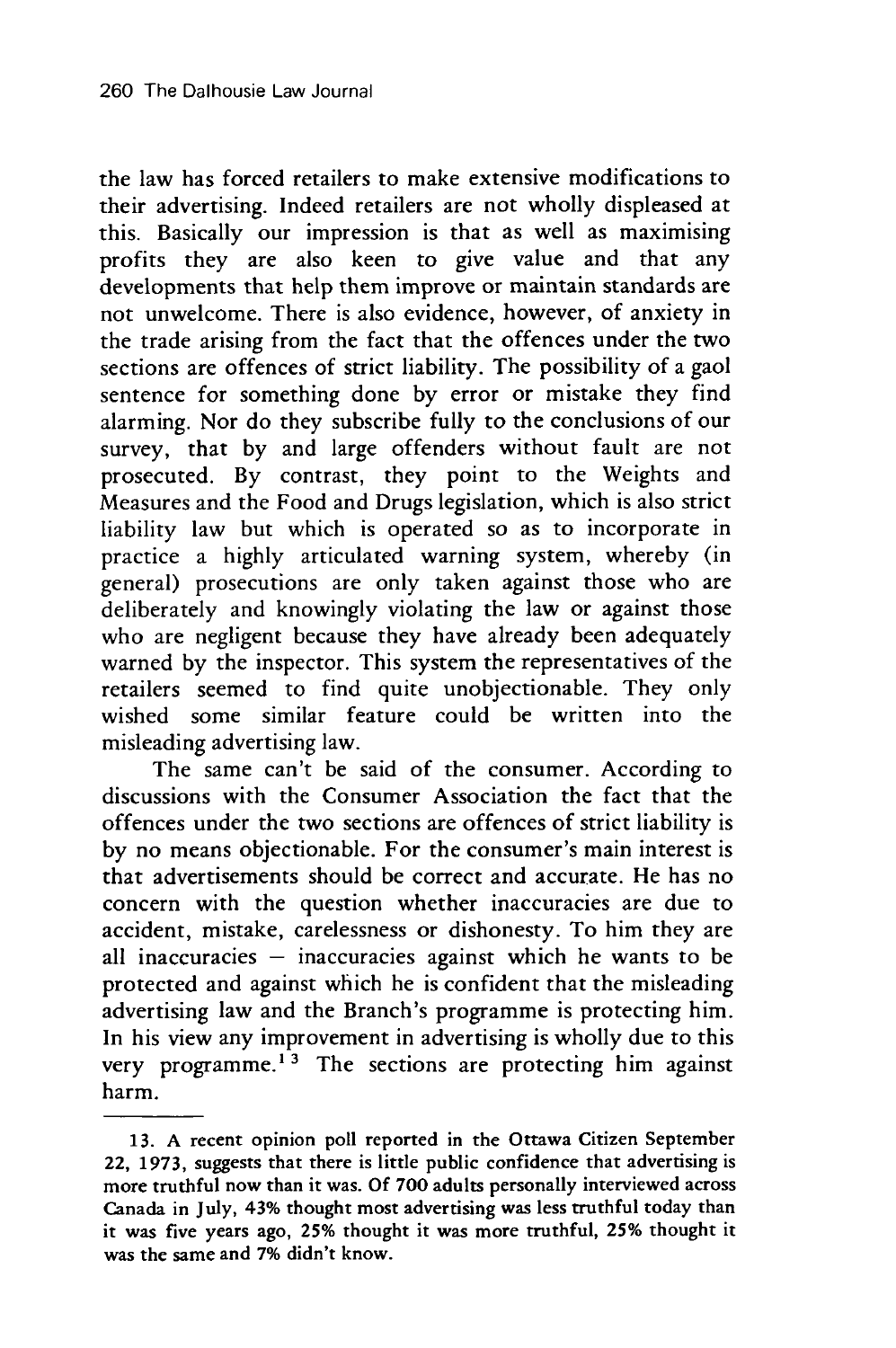This, however, prompts a reconsideration of the whole concept of the "welfare" offence. The conventional wisdom about such offences is that we need them to protect the public against negligence and inefficiency in trade and that this protection is well secured by prosecuting offences in the criminal courts. In such offences, then, the prime consideration is the harm done to the public. It doesn't really matter whether or not the defendant has been at fault. Whatever his moral culpability, it has no bearing whatsoever on the damage done to the consumer.

There is a parallel argument about road accidents. If I am run down and injured, what does it matter that the driver was not negligent? Does it lessen my injuries? Does it diminish my need for compensation? Blame and negligence have no place in the law of road accidents. All that matters is that I get my compensation. In other words, the driver  $-$  or society  $-$  must be made the insurer of the victim's injuries.

What this suggests is not so much that drivers must be subject to strict liability, but that the whole subject must be removed from the area of tort. Likewise, the emphasis on harm to the public in the welfare offence discussions suggests, not that such offences should be offences of strict liability, but that they should be expunged from the criminal law. For in these cases too the main question is not "was the defendant at fault?" but "how can we prevent or undo the harm?"

Does prosecuting offenders do it? Is it the best way of doing it? Practice shows that law enforcers don't necessarily think so. Basically there are two objectives: (a) to prevent harm, and (b) to undo such harm as has been done. As regards (a) law enforcers seem to rely less on prosecution and more on (1) education and (2) enforcement remedies. Admittedly education derives some  $-$  though not all  $-$  of its force from the support of criminal sanctions. On the other hand, the superiority of enforcement remedies over the ordinary criminal sanctions is striking. All that the latter can do is punish the defendant for his wrongdoing in the hope of teaching him a lesson and giving an example to others for the future. Enforcement remedies by contrast deal immediately with the harmful situation: the faulty scale can be sealed against use, the adulterated meat seized, the deceptive labels stickered and so on. Such remedies allow the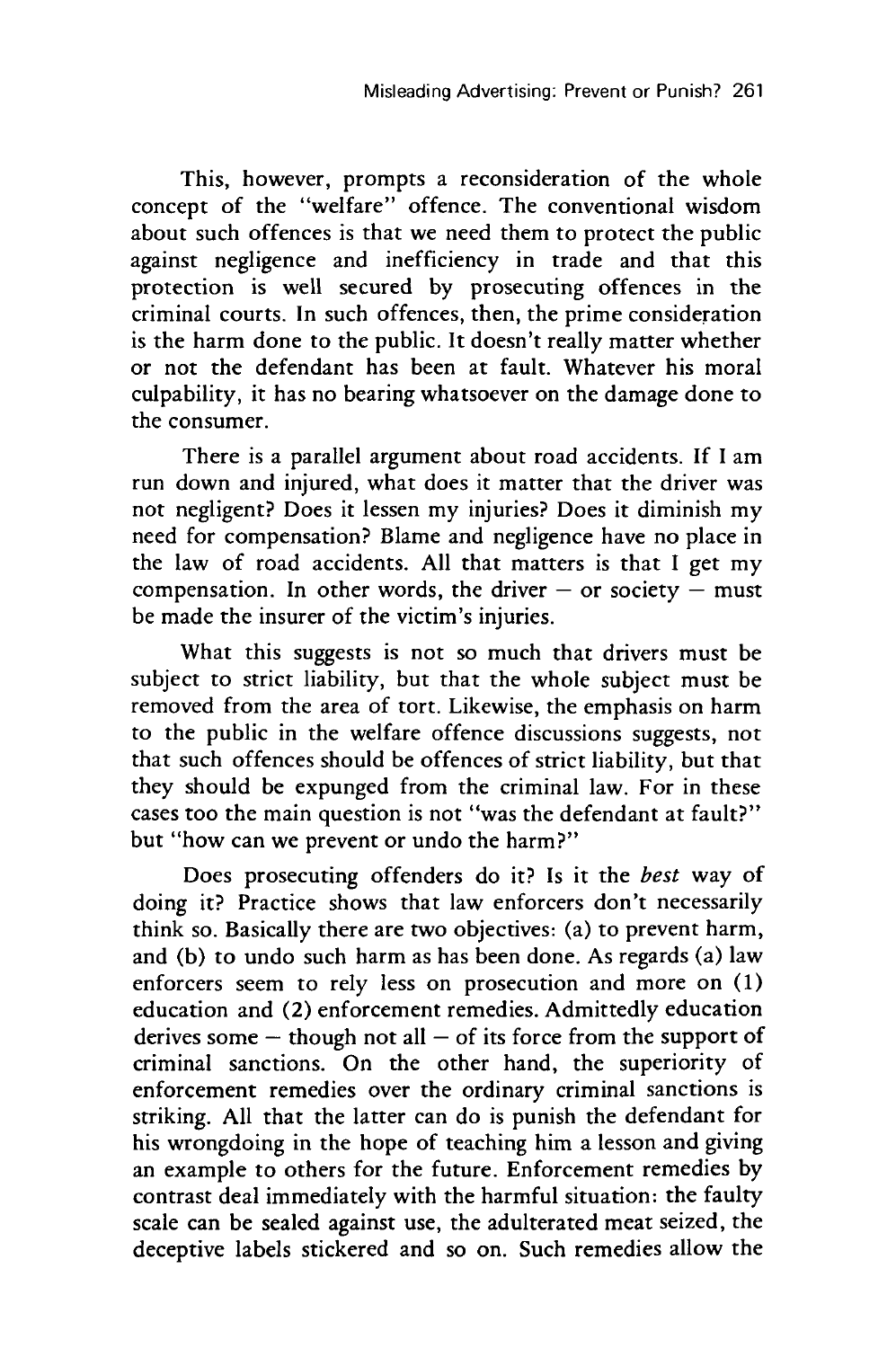inspector to concentrate on the prime objective: getting rid of the danger or harm.

But what about (b), cases where the harm has already been done? What about the store that has already sold short weight? How else can we deal with this than by the criminal law? The snag here, though, in practice, is that conviction only derives its full force from publicity.

A similar problem arises in misleading advertising because there would be little point in impounding the advertisements after they have gone out and misled the public. You can seize wrong and deceptive labels even if it means putting a firm out of business. You can impound products. In other areas of life you can take analogous action, e.g. you can cut a non-payer off the telephone or the electricity. And the law tries (without success) to cut bad drivers off the road. But what can you do to cut misleading advertisers off from their advertisements?

This brings us to the whole question of techniques of enforcement. While there is no doubt that the whole misleading advertising programme has all the marks of being a successful one, we were nevertheless struck by the fact that the weapons available to the law enforcers in this area are far inferior to those available to the Food and Drugs and the Weights and Measures inspectors. Indubitably part of the reason for the success of law enforcement in these areas is the power the inspectors have to take enforcement action by way of seizure, sealing, and so forth. In misleading advertising there is no real analogue.

The nearest approach is the Prohibition Order. This indeed has been highly successful and is greatly feared by all defendants. The reasons for this fear are partly that the order speaks to individuals so that whereas normally conviction results in a fine, disobedience to a prohibition order can land the directors in gaol. Another reason is the extent of the order in terms of space and time. The order can be unlimited in respect of time and can affect the operations of a whole chain of stores, i.e. the total operation of a company. Our understanding was that the existence of an order against a firm really made it make sure it was careful.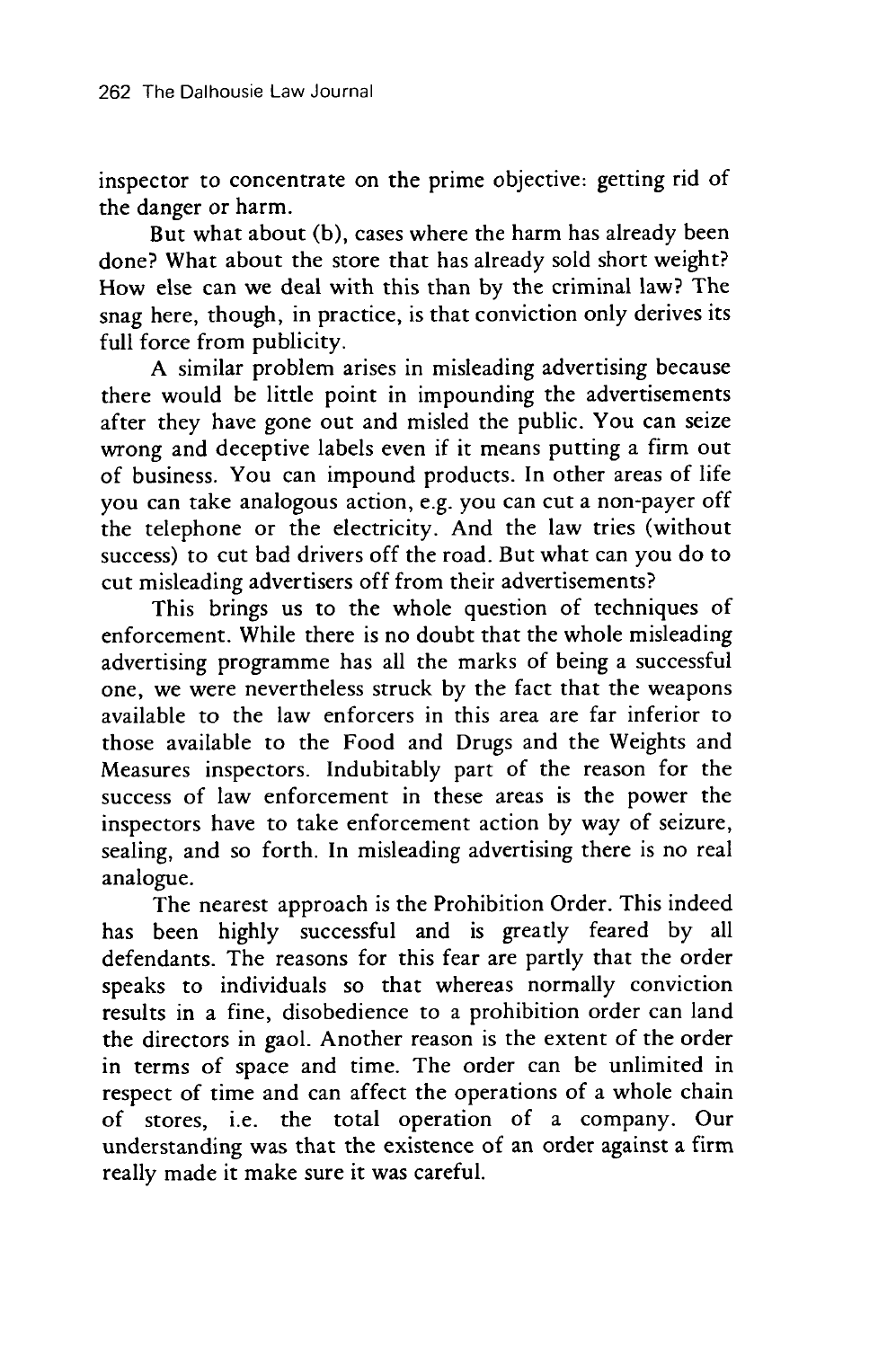Finally, some general but very tentative suggestions. They are put forward for exploration and as pointers to further research rather than as definite conclusions.

(1) Perhaps the law of misleading advertising is concentrating on the wrong party. The law and its enforcement sees as its prime target the advertiser. Special defences of good faith are afforded to the publisher, and cases against publishers seem rare. Yet could we not consider it this way? The publisher, especially a television station, radio company or newspaper makes an enormous revenue out of advertising. In other words he is hugely paid for pumping out a continuous streak of information, some of it misleading and injurious to the public, yet he himself is saddled it seems with no responsibility whatsoever for the accuracy of its concents. Yet the freedom of the  $air - what Lord Thompson has called a licence to print$ your own money  $-$  is a uniquely valuable possession. Can it not be argued that society, in allowing a television or radio company the privilege of broadcasting, has a right to put a duty on that company to see to it that all its material, advertisements not excepted, are accurate? If we really were serious<sup>14</sup> about wanting to put an end to deceptive advertising, wouldn't the first step be to insist that such publishers bear absolute responsibility for advertising content?

(2) This by no means entails that publishers would be subject to strict liability regulations in the criminal law, however. What it does mean, or could mean, is something far more effective. For the procedure appropriate to deal with deceptive or misleading advertising may well not be criminal proceedings at all. For consider the case of a television commercial repeated *ad nauseam* and totally misleading. Surely the only adequate remedy for this is something that will wholly undo the harm by completely removing the false impression that the advertisement has created in the minds of the public. And the step that will do this is certainly not that of criminal prosecution. It can only be something by way of counteradvertisement. In other words the suggestion is that where a

**V**

**<sup>14.</sup>** Not that the Department is not very serious; nor has its programme been without success, to judge from discussions with the Consumer Association of Canada.